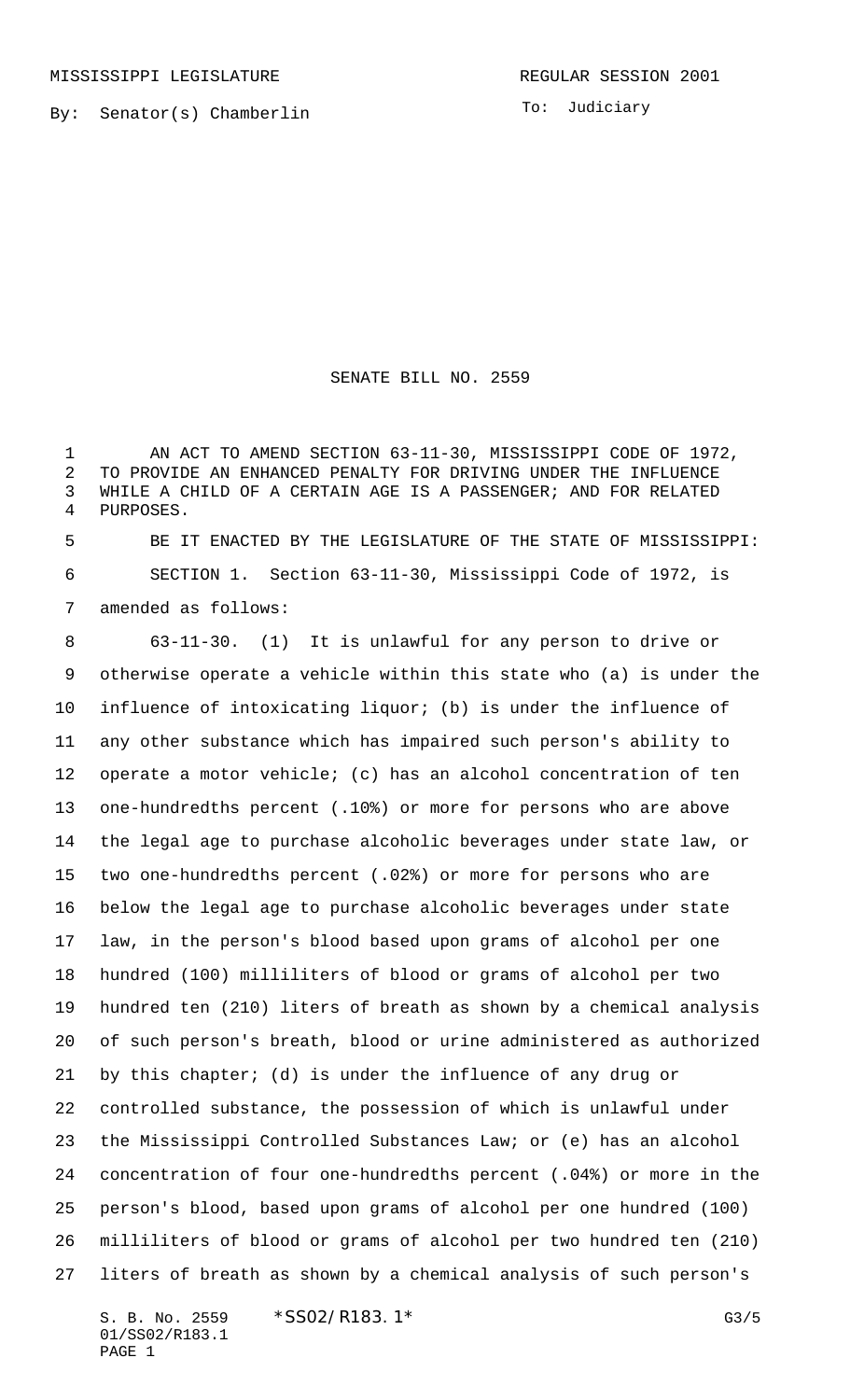blood, breath or urine, administered as authorized by this chapter for persons operating a commercial motor vehicle.

 (2) (a) Except as otherwise provided in subsection (3), upon conviction of any person for the first offense of violating subsection (1) of this section where chemical tests provided for under Section 63-11-5 were given, or where chemical test results are not available, such person shall be fined not less than Two Hundred Fifty Dollars (\$250.00) nor more than One Thousand Dollars (\$1,000.00), or imprisoned for not more than forty-eight (48) hours in jail or both; and the court shall order such person to attend and complete an alcohol safety education program as provided in Section 63-11-32. The court may substitute attendance at a victim impact panel instead of forty-eight (48) hours in jail. Provided, however, conviction for a first offense when a child aged eight (8) years or younger was a passenger in the vehicle at the time of the violation shall be sentenced to not less than forty-eight (48) hours nor more than thirty (30) days in jail and a fine of not less than Five Hundred Dollars (\$500.00) nor more than One Thousand Five Hundred Dollars (\$1,500.00). In addition, the Department of Public Safety, the Commissioner of Public Safety or his duly authorized agent shall, after conviction and upon receipt of the court abstract, suspend the driver's license and driving privileges of such person for a period of not less than ninety (90) days and until such person attends and successfully completes an alcohol safety education program as herein provided; provided, however, in no event shall such period of suspension exceed one (1) year. Commercial driving privileges shall be suspended as provided in Section 63-1-83.

S. B. No. 2559 \*SS02/R183.1\* 01/SS02/R183.1 PAGE 2 The circuit court having jurisdiction in the county in which the conviction was had or the circuit court of the person's county of residence may reduce the suspension of driving privileges under Section 63-11-30(2) (a) if the denial of which would constitute a hardship on the offender, except that no court may issue such an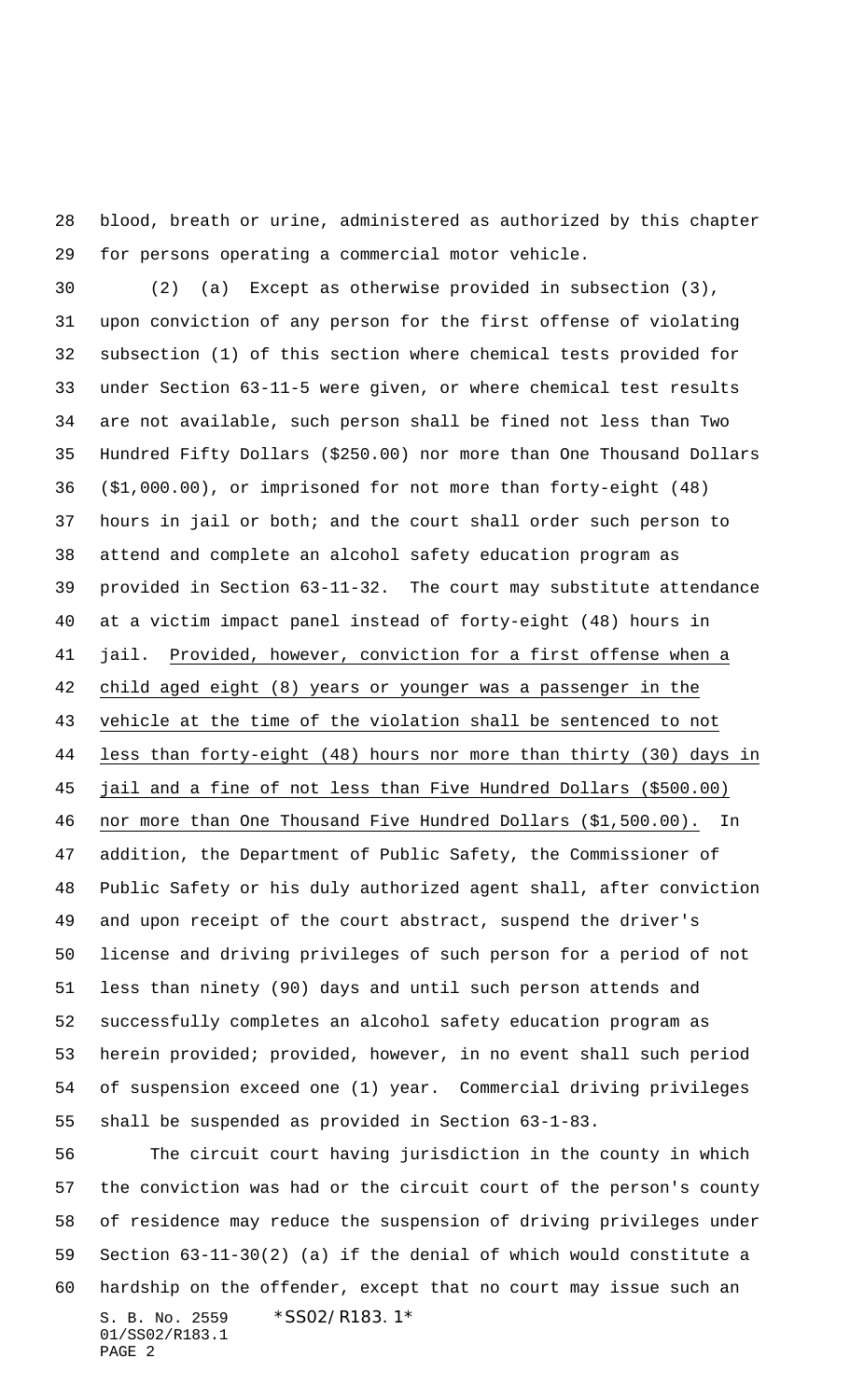order reducing the suspension of driving privileges under this subsection until thirty (30) days have elapsed from the effective date of the suspension. Hardships shall only apply to first offenses under Section 63-11-30(1), and shall not apply to second, third or subsequent convictions of any person violating subsection (1) of this section. A reduction of suspension on the basis of hardship shall not be available to any person who refused to submit to a chemical test upon the request of a law enforcement officer as provided in Section 63-11-5. When the petition is filed, such person shall pay to the circuit clerk of the court where the petition is filed a fee of Fifty Dollars (\$50.00), which shall be deposited into the State General Fund to the credit of a special fund hereby created in the State Treasury to be used for alcohol or drug abuse treatment and education, upon appropriation by the Legislature. This fee shall be in addition to any other court costs or fees required for the filing of petitions.

 The petition filed under the provisions of this paragraph shall contain the specific facts which the petitioner alleges to constitute a hardship and the driver's license number of the petitioner. A hearing may be held on any petition filed under this subsection only after ten (10) days' prior written notice to the Commissioner of Public Safety, or his designated agent, or the attorney designated to represent the state. At such hearing, the court may enter an order reducing the period of suspension.

S. B. No. 2559 \* SS02/R183.1\* 01/SS02/R183.1 PAGE 3 The order entered under the provisions of this paragraph shall contain the specific grounds upon which hardship was determined, and shall order the petitioner to attend and complete an alcohol safety education program as provided in Section 63-11-32. A certified copy of such order shall be delivered to the Commissioner of Public Safety by the clerk of the court within five (5) days of the entry of the order. The certified copy of such order shall contain information which will identify the petitioner, including, but not limited to, the name, mailing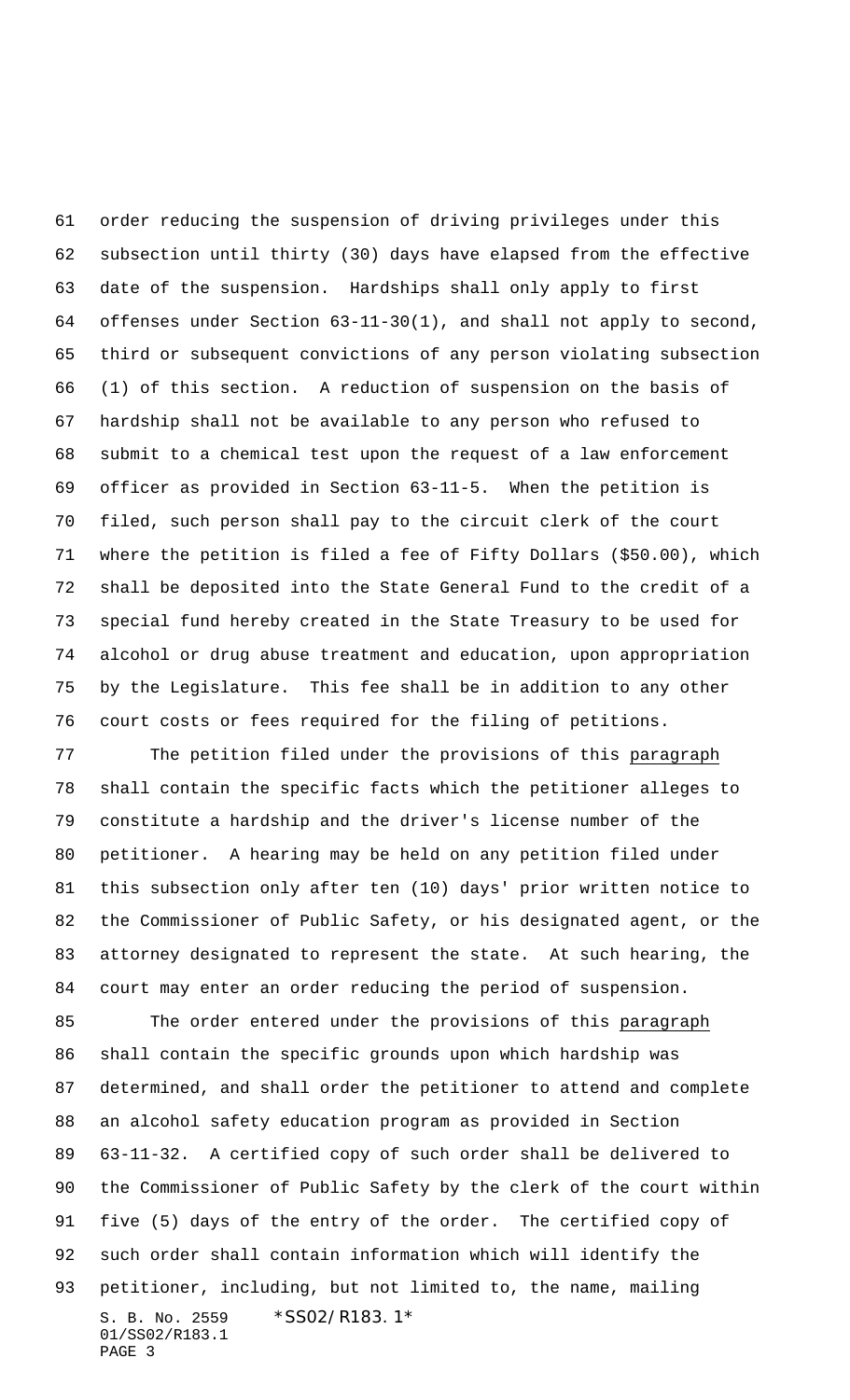address, street address, social security number and driver's license number of the petitioner.

 At any time following at least thirty (30) days of suspension for a first offense violation of this section, the court may grant the person hardship driving privileges upon written petition of the defendant, if it finds reasonable cause to believe that revocation would hinder the person's ability to:

101 (i) Continue his employment;

 (ii) Continue attending school or an educational institution; or

 (iii) Obtain necessary medical care. Proof of the hardship shall be established by clear and

 convincing evidence which shall be supported by independent documentation.

S. B. No. 2559 \*SS02/R183.1\* 01/SS02/R183.1 PAGE 4 (b) Except as otherwise provided in subsection (3), upon any second conviction of any person violating subsection (1) of this section, the offenses being committed within a period of five (5) years, such person shall be fined not less than Six Hundred Dollars (\$600.00) nor more than One Thousand Five Hundred Dollars (\$1,500.00), shall be imprisoned not less than five (5) days nor more than one (1) year and sentenced to community service work for not less than ten (10) days nor more than one (1) year. Conviction of a second offense when a child aged eight (8) years or younger was a passenger in the vehicle at the time of the violation shall be sentenced not less than fifteen (15) days nor more than one (1) year in jail, and shall be fined not less than One Thousand Dollars (\$1,000.00) nor more than Two Thousand Dollars (\$2,000.00). The minimum penalties shall not be suspended or reduced by the court and no prosecutor shall offer any suspension or sentence reduction as part of a plea bargain. Except as may otherwise be provided by paragraph (d) of this subsection, the Commissioner of Public Safety shall suspend the driver's license of such person for two (2) years. Suspension of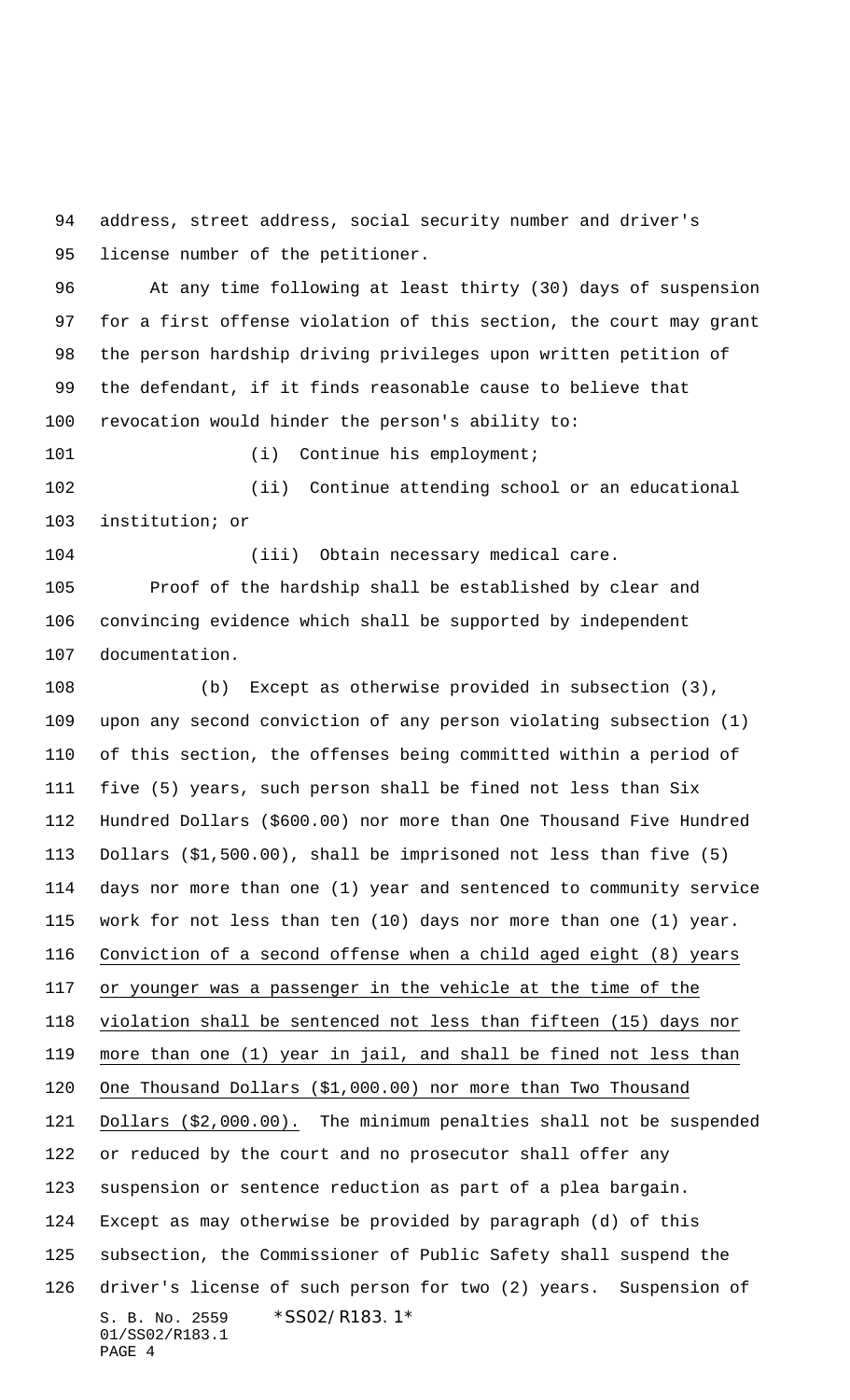a commercial driver's license shall be governed by Section 63-1-83. Upon any second conviction as described in this paragraph, the court shall ascertain whether the defendant is married, and if the defendant is married shall obtain the name and address of the defendant's spouse; the clerk of the court shall submit this information to the Department of Public Safety. Further, the commissioner shall notify in writing, by certified mail, return receipt requested, the owner of the vehicle and the spouse, if any, of the person convicted of the second violation of the possibility of forfeiture of the vehicle if such person is convicted of a third violation of subsection (1) of this section. The owner of the vehicle and the spouse shall be considered notified under this paragraph if the notice is deposited in the United States mail and any claim that the notice was not in fact received by the addressee shall not affect a subsequent forfeiture proceeding.

 For any second or subsequent conviction of any person under this section, the person shall also be subject to the penalties set forth in Section 63-11-31.

S. B. No. 2559 \*SS02/R183.1\* 01/SS02/R183.1 PAGE 5 (c) Except as otherwise provided in subsection (3), for any third or subsequent conviction of any person violating subsection (1) of this section, the offenses being committed within a period of five (5) years, such person shall be guilty of a felony and fined not less than Two Thousand Dollars (\$2,000.00) nor more than Five Thousand Dollars (\$5,000.00), shall be imprisoned not less than one (1) year nor more than five (5) years in the State Penitentiary. Any person convicted of a third or subsequent offense when a child aged eight (8) years or younger was a passenger in the vehicle at the time of the violation shall be sentenced to not less than six (6) months nor more than seven (7) years and shall be fined not less than Three Thousand Dollars (\$3,000.00) nor more than Seven Thousand Five Hundred Dollars (\$7,500.00). The minimum penalties shall not be suspended or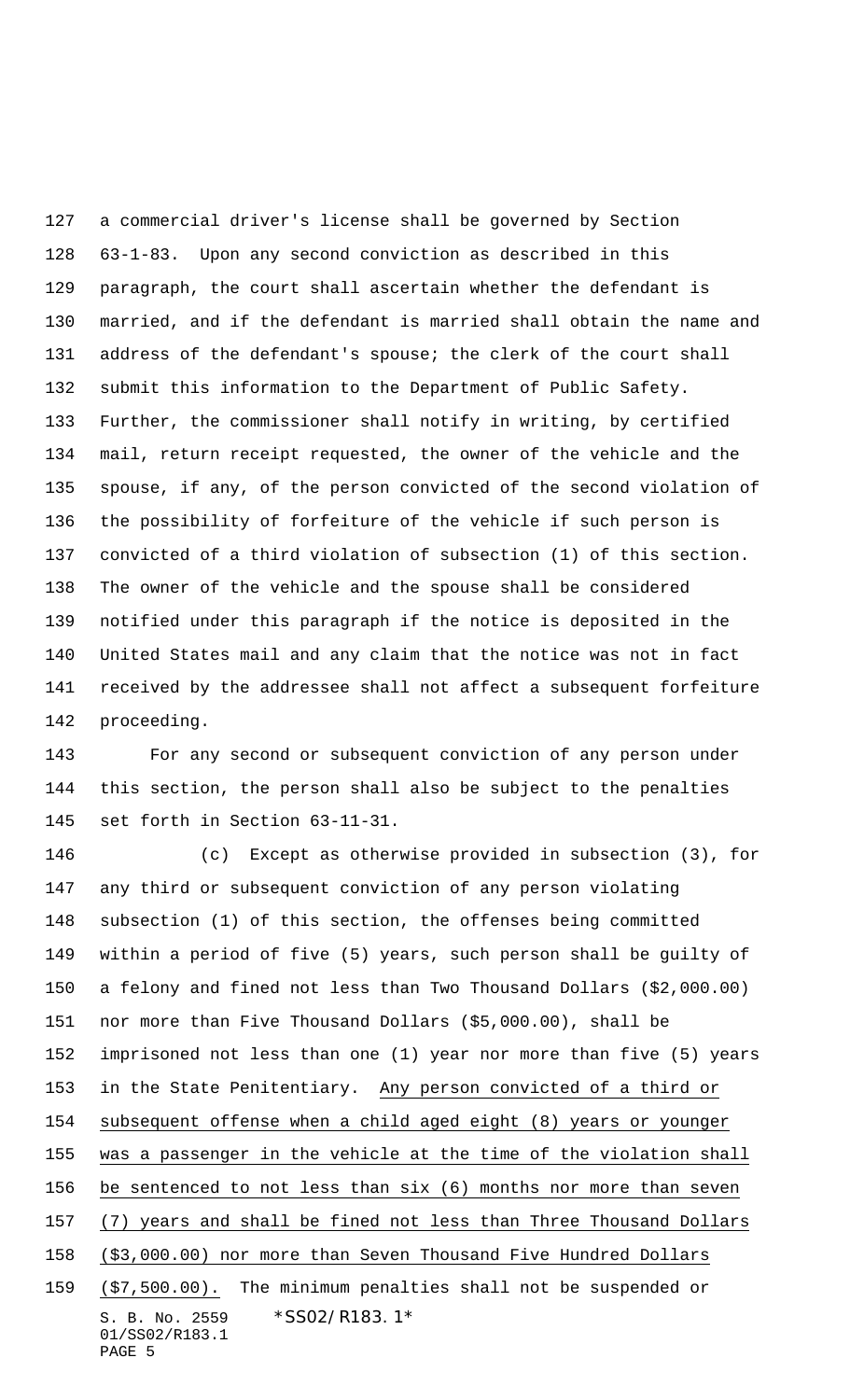reduced by the court and no prosecutor shall offer any suspension or sentence reduction as part of a plea bargain. The law enforcement agency shall seize the vehicle operated by any person charged with a third or subsequent violation of subsection (1) of this section, if such convicted person was driving the vehicle at the time the offense was committed. Such vehicle may be forfeited in the manner provided by Sections 63-11-49 through 63-11-53. Except as may otherwise be provided by paragraph (e) of this subsection, the Commissioner of Public Safety shall suspend the driver's license of such person for five (5) years. The suspension of a commercial driver's license shall be governed by Section 63-1-83.

 (d) Except as otherwise provided in subsection (3), any person convicted of a second violation of subsection (1) of this section shall receive an in-depth diagnostic assessment, and if as a result of such assessment is determined to be in need of treatment of his alcohol and/or drug abuse problem, such person shall successfully complete treatment of his alcohol and/or drug abuse problem at a program site certified by the Department of Mental Health. Such person shall be eligible for reinstatement of his driving privileges upon the successful completion of such treatment after a period of one (1) year after such person's driver's license is suspended. Each person who receives a diagnostic assessment shall pay a fee representing the cost of such assessment. Each person who participates in a treatment program shall pay a fee representing the cost of such treatment.

S. B. No. 2559 \*SS02/R183.1\* 01/SS02/R183.1 PAGE 6 (e) Except as otherwise provided in subsection (3), any person convicted of a third or subsequent violation of subsection (1) of this section shall receive an in-depth diagnostic assessment, and if as a result of such assessment is determined to be in need of treatment of his alcohol and/or drug abuse problem, such person shall enter an alcohol and/or drug abuse program approved by the Department of Mental Health for treatment of such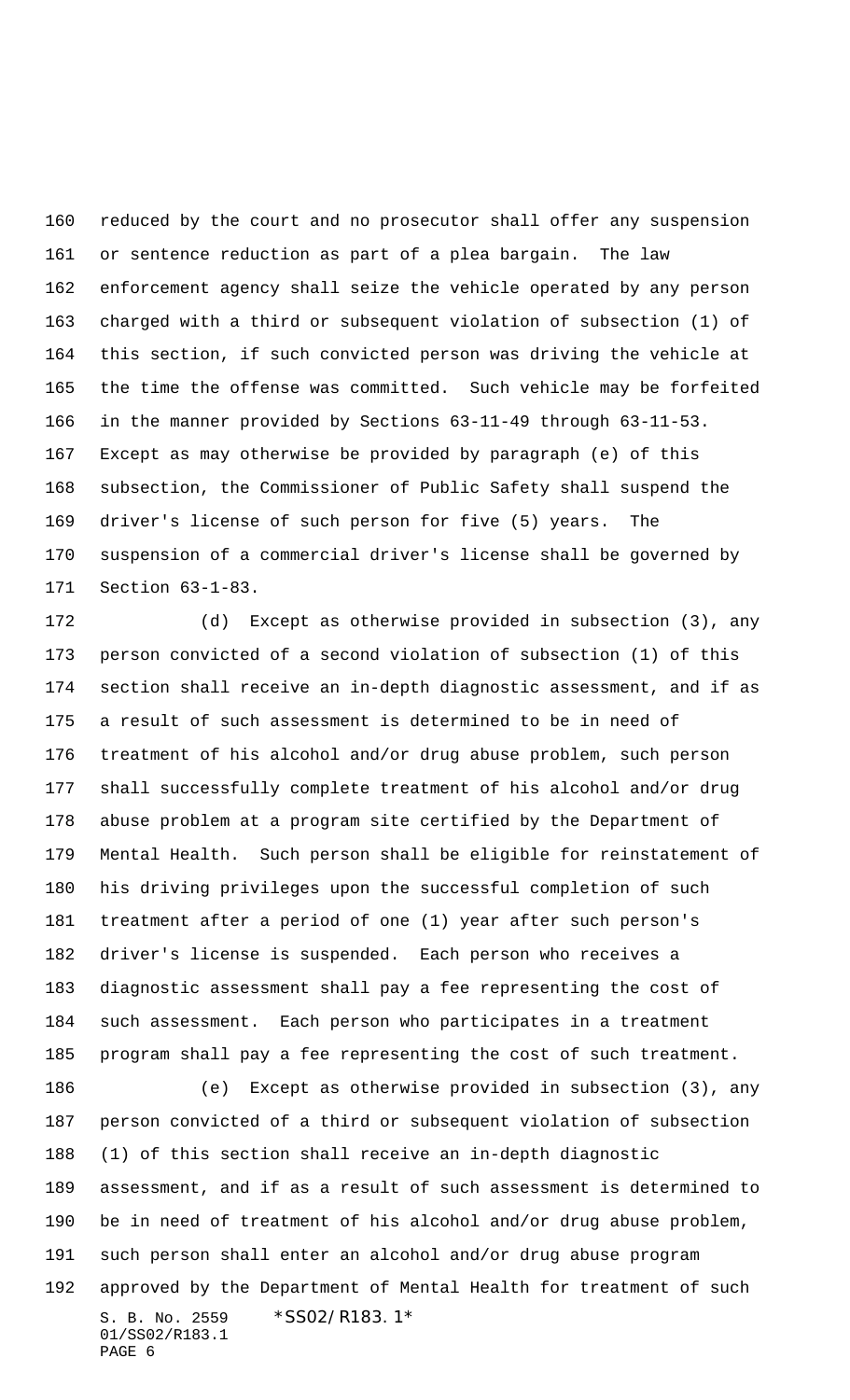person's alcohol and/or drug abuse problem. If such person successfully completes such treatment, such person shall be eligible for reinstatement of his driving privileges after a period of three (3) years after such person's driver's license is suspended.

 (f) The Department of Public Safety shall promulgate rules and regulations for the use of interlock ignition devices as provided in Section 63-11-31 and consistent with the provisions therein. Such rules and regulations shall provide for the calibration of such devices and shall provide that the cost of the use of such systems shall be borne by the offender. The Department of Public Safety shall approve which vendors of such devices shall be used to furnish such systems.

 (3) (a) This subsection shall be known and may be cited as Zero Tolerance for Minors. The provisions of this subsection shall apply only when a person under the age of twenty-one (21) years has a blood alcohol concentration two one-hundredths percent (.02%) or more, but lower than eight one-hundredths percent (.08%). If such person's blood alcohol concentration is eight one-hundredths percent (.08%) or more, the provisions of subsection (2) shall apply.

 (b) Upon conviction of any person under the age of twenty-one (21) years for the first offense of violating subsection (1) of this section where chemical tests provided for under Section 63-11-5 were given, or where chemical test results are not available, such person shall have his driver's license suspended for ninety (90) days and shall be fined Two Hundred Fifty Dollars (\$250.00); and the court shall order such person to attend and complete an alcohol safety education program as provided in Section 63-11-32. The court may also require attendance at a victim impact panel.

S. B. No. 2559 \*SS02/R183.1\* 01/SS02/R183.1 PAGE 7 The circuit court having jurisdiction in the county in which the conviction was had or the circuit court of the person's county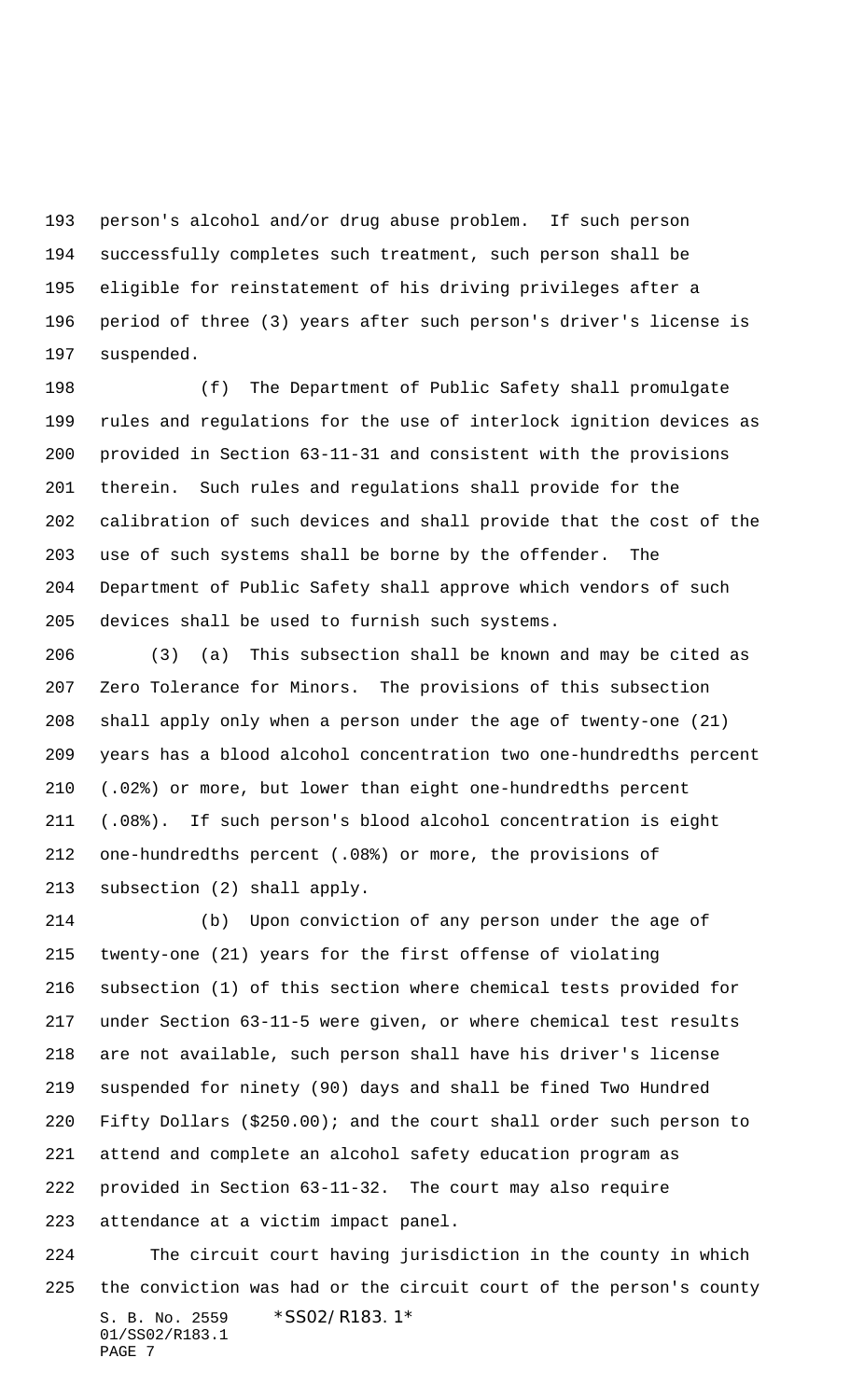of residence may reduce the suspension of driving privileges under Section 63-11-30(2)(a) if the denial of which would constitute a hardship on the offender, except that no court may issue such an order reducing the suspension of driving privileges under this subsection until thirty (30) days have elapsed from the effective date of the suspension. Hardships shall only apply to first offenses under Section 63-11-30(1), and shall not apply to second, third or subsequent convictions of any person violating subsection (1) of this section. A reduction of suspension on the basis of hardship shall not be available to any person who refused to submit to a chemical test upon the request of a law enforcement officer as provided in Section 63-11-5. When the petition is filed, such person shall pay to the circuit clerk of the court where the petition is filed a fee of Fifty Dollars (\$50.00), which shall be deposited into the State General Fund to the credit of a special fund hereby created in the State Treasury to be used for alcohol or drug abuse treatment and education, upon appropriation by the Legislature. This fee shall be in addition to any other court costs or fees required for the filing of petitions.

 The petition filed under the provisions of this subsection shall contain the specific facts which the petitioner alleges to constitute a hardship and the driver's license number of the petitioner. A hearing may be held on any petition filed under this subsection only after ten (10) days' prior written notice to the Commissioner of Public Safety, or his designated agent, or the attorney designated to represent the state. At such hearing, the court may enter an order reducing the period of suspension.

S. B. No. 2559 \* SS02/R183.1\* 01/SS02/R183.1 PAGE 8 The order entered under the provisions of this subsection shall contain the specific grounds upon which hardship was determined, and shall order the petitioner to attend and complete an alcohol safety education program as provided in Section 63-11-32. A certified copy of such order shall be delivered to the Commissioner of Public Safety by the clerk of the court within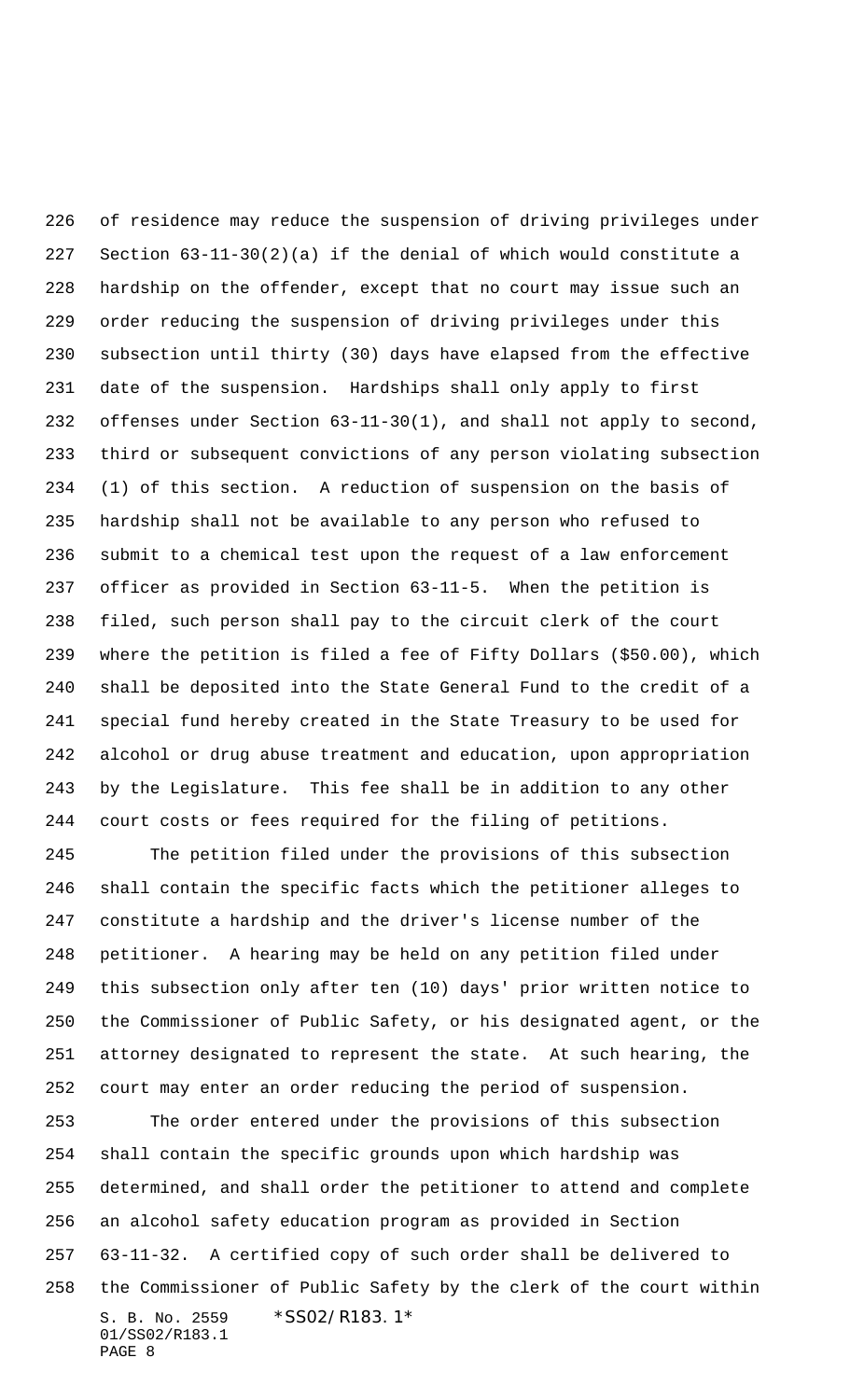five (5) days of the entry of the order. The certified copy of such order shall contain information which will identify the petitioner, including, but not limited to, the name, mailing address, street address, social security number and driver's license number of the petitioner.

 At any time following at least thirty (30) days of suspension for a first offense violation of this section, the court may grant the person hardship driving privileges upon written petition of the defendant, if it finds reasonable cause to believe that revocation would hinder the person's ability to:

(i) Continue his employment;

 (ii) Continue attending school or an educational institution; or

 Proof of the hardship shall be established by clear and convincing evidence which shall be supported by independent documentation.

(iii) Obtain necessary medical care.

 (c) Upon any second conviction of any person under the age of twenty-one (21) years violating subsection (1) of this section, the offenses being committed within a period of five (5) years, such person shall be fined not more than Five Hundred Dollars (\$500.00) and shall have his driver's license suspended for one (1) year.

 (d) For any third or subsequent conviction of any person under the age of twenty-one (21) years violating subsection (1) of this section, the offenses being committed within a period of five (5) years, such person shall be fined not more than One Thousand Dollars (\$1,000.00) and shall have his driver's license suspended until he reaches the age of twenty-one (21) or for two (2) years, whichever is longer.

S. B. No. 2559 \* SS02/R183.1\* 01/SS02/R183.1 PAGE 9 (e) Any person under the age of twenty-one (21) years convicted of a second violation of subsection (1) of this section, may have the period that his driver's license is suspended reduced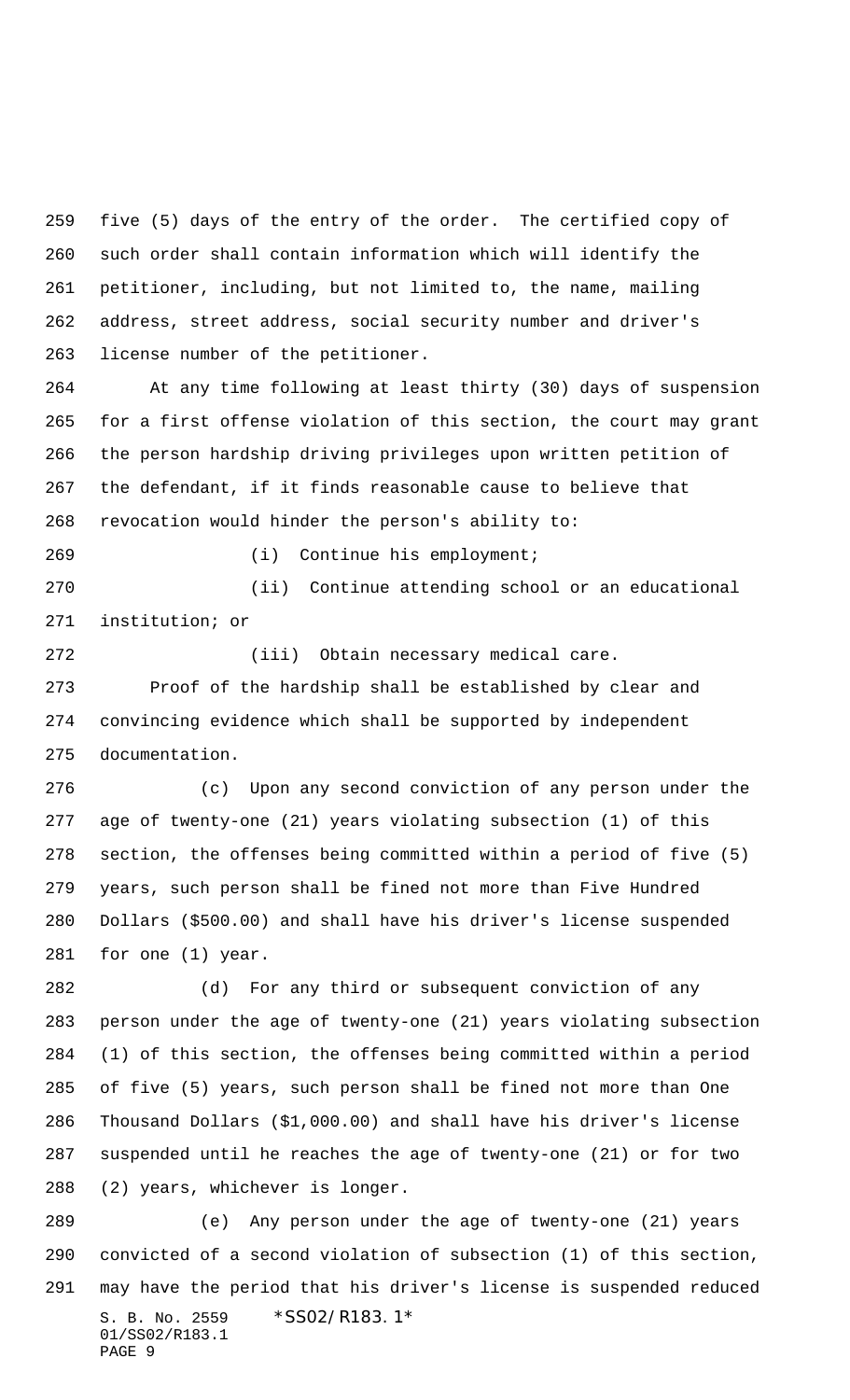if such person receives an in-depth diagnostic assessment, and as a result of such assessment is determined to be in need of treatment of his alcohol and/or drug abuse problem and successfully completes treatment of his alcohol and/or drug abuse problem at a program site certified by the Department of Mental Health. Such person shall be eligible for reinstatement of his driving privileges upon the successful completion of such treatment after a period of six (6) months after such person's driver's license is suspended. Each person who receives a diagnostic assessment shall pay a fee representing the cost of such assessment. Each person who participates in a treatment program shall pay a fee representing the cost of such treatment.

 (f) Any person under the age of twenty-one (21) years convicted of a third or subsequent violation of subsection (1) of this section shall complete treatment of an alcohol and/or drug abuse program at a site certified by the Department of Mental Health.

 (g) The court shall have the discretion to rule that a first offense of this subsection by a person under the age of twenty-one (21) years shall be nonadjudicated. Such person shall be eligible for nonadjudication only once. The Department of Public Safety shall maintain a confidential registry of all cases which are nonadjudicated as provided in this paragraph. A judge who rules that a case is nonadjudicated shall forward such ruling to the Department of Public Safety. Judges and prosecutors involved in implied consent violations shall have access to the confidential registry for the purpose of determining nonadjudication eligibility. A record of a person who has been nonadjudicated shall be maintained for five (5) years or until such person reaches the age of twenty-one (21) years. Any person whose confidential record has been disclosed in violation of this paragraph shall have a civil cause of action against the person and/or agency responsible for such disclosure.

S. B. No. 2559 \* SS02/R183.1\* 01/SS02/R183.1 PAGE 10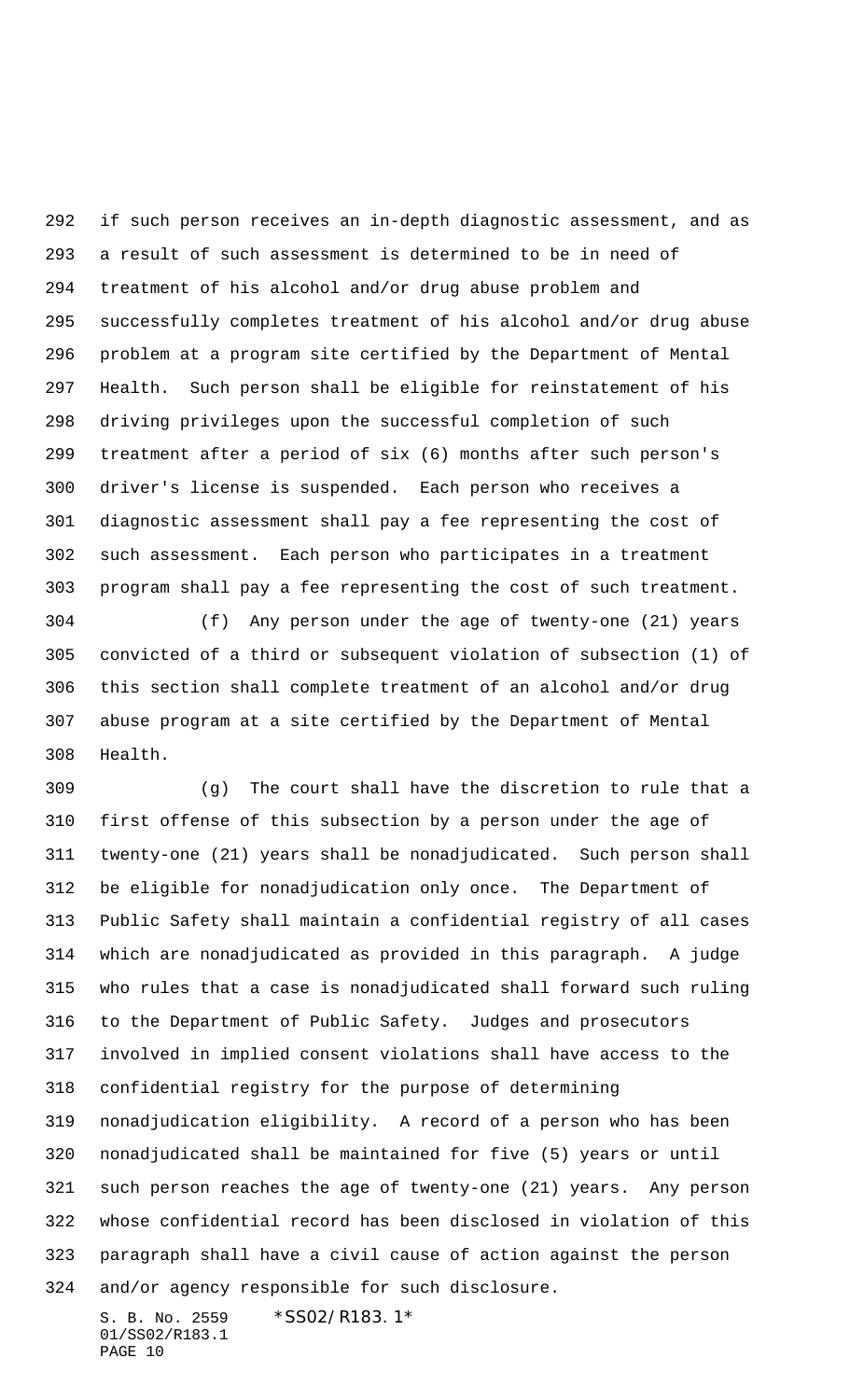(4) In addition to the other penalties provided in this section, every person refusing a law enforcement officer's request to submit to a chemical test of his breath as provided in this chapter, or who was unconscious at the time of a chemical test and refused to consent to the introduction of the results of such test in any prosecution, shall suffer an additional suspension of driving privileges as follows:

 The Commissioner of Public Safety or his authorized agent shall suspend the driver's license or permit to drive or deny the issuance of a license or permit to such person as provided for first, second and third or subsequent offenders in subsection (2) of this section. Such suspension shall be in addition to any suspension imposed pursuant to subsection (1) of Section 63-11-23. The minimum suspension imposed under this subsection shall not be reduced and no prosecutor is authorized to offer a reduction of such suspension as part of a plea bargain.

 (5) Every person who operates any motor vehicle in violation of the provisions of subsection (1) of this section and who in a negligent manner causes the death of another or mutilates, disfigures, permanently disables or destroys the tongue, eye, lip, nose or any other limb, organ or member of another shall, upon conviction, be guilty of a felony and shall be committed to the custody of the State Department of Corrections for a period of time of not less than five (5) years and not to exceed twenty-five (25) years.

S. B. No. 2559 \*SS02/R183.1\* 01/SS02/R183.1 PAGE 11 (6) Upon conviction of any violation of subsection (1) of this section, the trial judge shall sign in the place provided on the traffic ticket, citation or affidavit stating that the person arrested either employed an attorney or waived his right to an attorney after having been properly advised. If the person arrested employed an attorney, the name, address and telephone number of the attorney shall be written on the ticket, citation or affidavit. The judge shall cause a copy of the traffic ticket,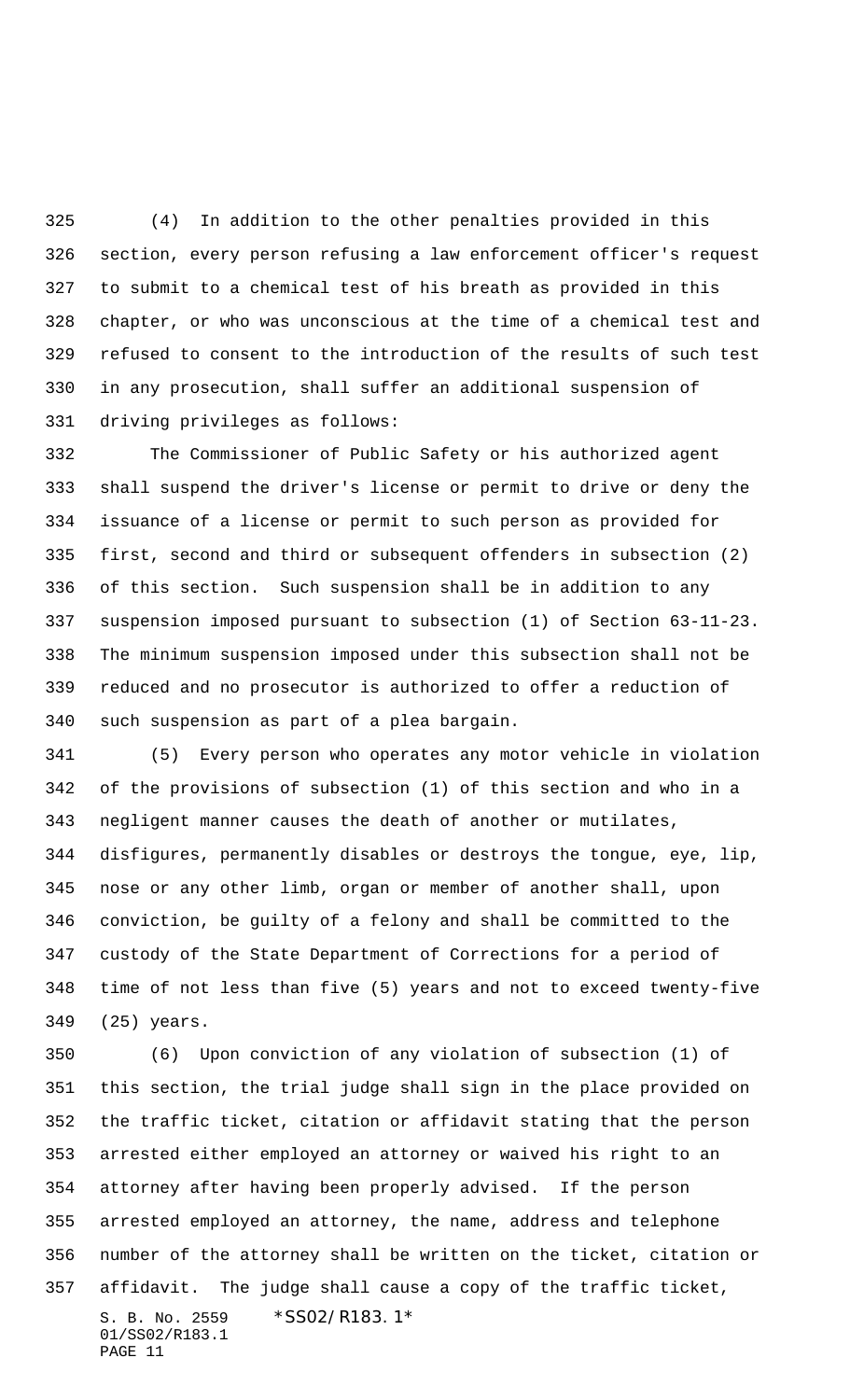citation or affidavit, and any other pertinent documents concerning the conviction, to be sent to the Commissioner of Public Safety. A copy of the traffic ticket, citation or affidavit and any other pertinent documents, having been attested as true and correct by the Commissioner of Public Safety, or his designee, shall be sufficient proof of the conviction for purposes of determining the enhanced penalty for any subsequent convictions of violations of subsection (1) of this section.

 (7) Convictions in other states of violations for driving or operating a vehicle while under the influence of an intoxicating liquor or while under the influence of any other substance that has impaired the person's ability to operate a motor vehicle occurring after July 1, 1992, shall be counted for the purposes of determining if a violation of subsection (1) of this section is a first, second, third or subsequent offense and the penalty that shall be imposed upon conviction for a violation of subsection (1) of this section.

 (8) For the purposes of determining how to impose the sentence for a second, third or subsequent conviction under this section, the indictment shall not be required to enumerate previous convictions. It shall only be necessary that the indictment state the number of times that the defendant has been convicted and sentenced within the past five (5) years under this section to determine if an enhanced penalty shall be imposed. The amount of fine and imprisonment imposed in previous convictions shall not be considered in calculating offenses to determine a second, third or subsequent offense of this section.

 (9) Any person under the legal age to obtain a license to operate a motor vehicle convicted under this section shall not be eligible to receive such license until the person reaches the age of eighteen (18) years.

S. B. No. 2559 \*SS02/R183.1\* 01/SS02/R183.1 PAGE 12